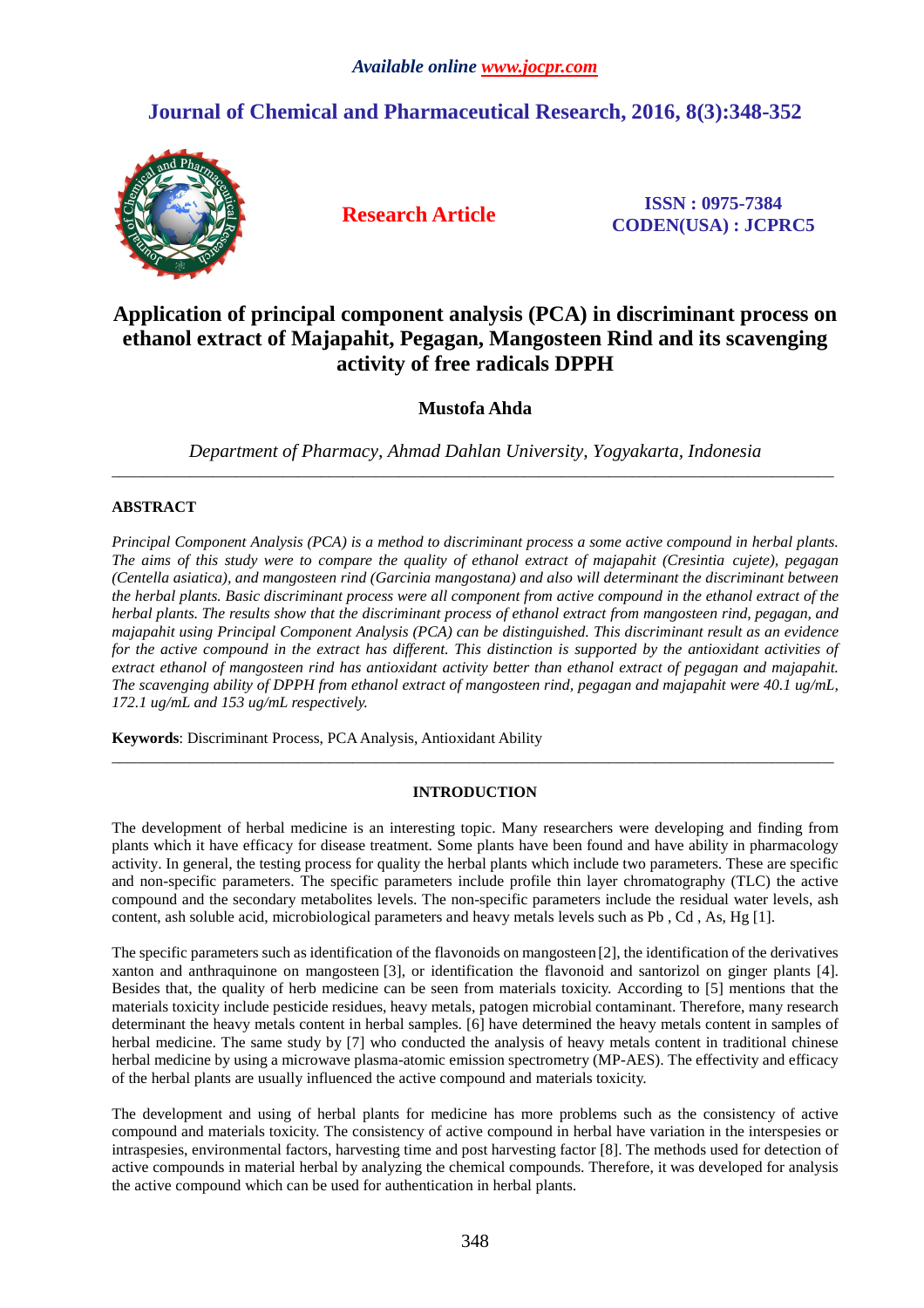The aims of this study were to distinguish the herb extract from pegagan, majapahit and mangosteen rind using FTIR spectrometry combined Principle Component Analysis (PCA). The use FTIR spectrometry in discriminant process, because it has capability to phytochemical studies in fingerprinting field. Near infrared spectroscopy (NIRS) can be used in a qualitative and quantitative analysis on the product TCM (Traditional Chinese Medicinal) [9]. [10] reported that the FTIR spectroscopy with chemometrics can be used for quality control the herbal samples with fast authentication. The chemometrics can evaluate the herb quality and be used to optimize the experimental procedure, useful for information the extract and pre-treatment of fingerprints [11]. Therefore, this study also compared the antioxidant activity for scavenging activity of free radicals DPPH.

\_\_\_\_\_\_\_\_\_\_\_\_\_\_\_\_\_\_\_\_\_\_\_\_\_\_\_\_\_\_\_\_\_\_\_\_\_\_\_\_\_\_\_\_\_\_\_\_\_\_\_\_\_\_\_\_\_\_\_\_\_\_\_\_\_\_\_\_\_\_\_\_\_\_\_\_\_\_

#### **EXPERIMENTAL SECTION**

#### **Materials**

The raw material are used mangosteen Rind (Yogyakarta fruit market), Pegagan, and Majapahit (herbs market of Merapi pharma), ethanol absolute, methanol, distilled water, DPPH solution 1 mM.

#### **Sample Preparation**

The mangosteen rind dried in open air for 7 days. The pegagan and majapahit dried in an oven to 50 °C for 7 days. All ethanol extracts from all herbal plants used in powder form.

#### **Extraction Process of Medicinal Plants**

One hundred grams powder of herbs macerated with absolute ethanol 400 ml for 24 hours with stirring. After maceration for 24 hours, the solution is filtered by a vacuum to separate the pulp and filtrate. Then the solvent evaporated with a rotary vacuum evaporator and dried to obtain a dry extract. The herbal plants used are pegagan, majapahit and mangosteen rind.

#### **Determination the Scavenging Activity of Free Radicals DPPH**

Antoxidant activity of DPPH adopted from [12]: Determination of scavenging activities of free radical of DPPH carried out by taking 1.0 ml of ethanol extracts of herbal plants and 1.0 mL of DPPH solution 1 mM and mixing homogenously. so, its measured at a wavelength of 517 nm using a spectrophotometer Uv-vis after 30 min.

#### **Data Processing with Principle Component Analysis (PCA)**

The Data processing of FTIR spectrum with Principle Component Analysis (PCA) analysis using software The Unscrambler 10 (Camo software).

#### **RESULTS AND DISCUSSION**

#### **The FTIR Spectrum Characterization of Ethanol Extract from Pegagan, Majapahit and Mangosteen Rind**

The extract ethanol from different herbal have a different composition in the active compounds. The differences composition of active compounds may altered the effectivity, its used as a herbal medicine. The different of active compounds were characterized using FTIR spectrometry (Figure 1).



**Figure 1. FTIR Characterization of Ethanol Extracts on Herbal Medicine; a) Majapahit, b ) Pegagan and c) Mangosteen Rind**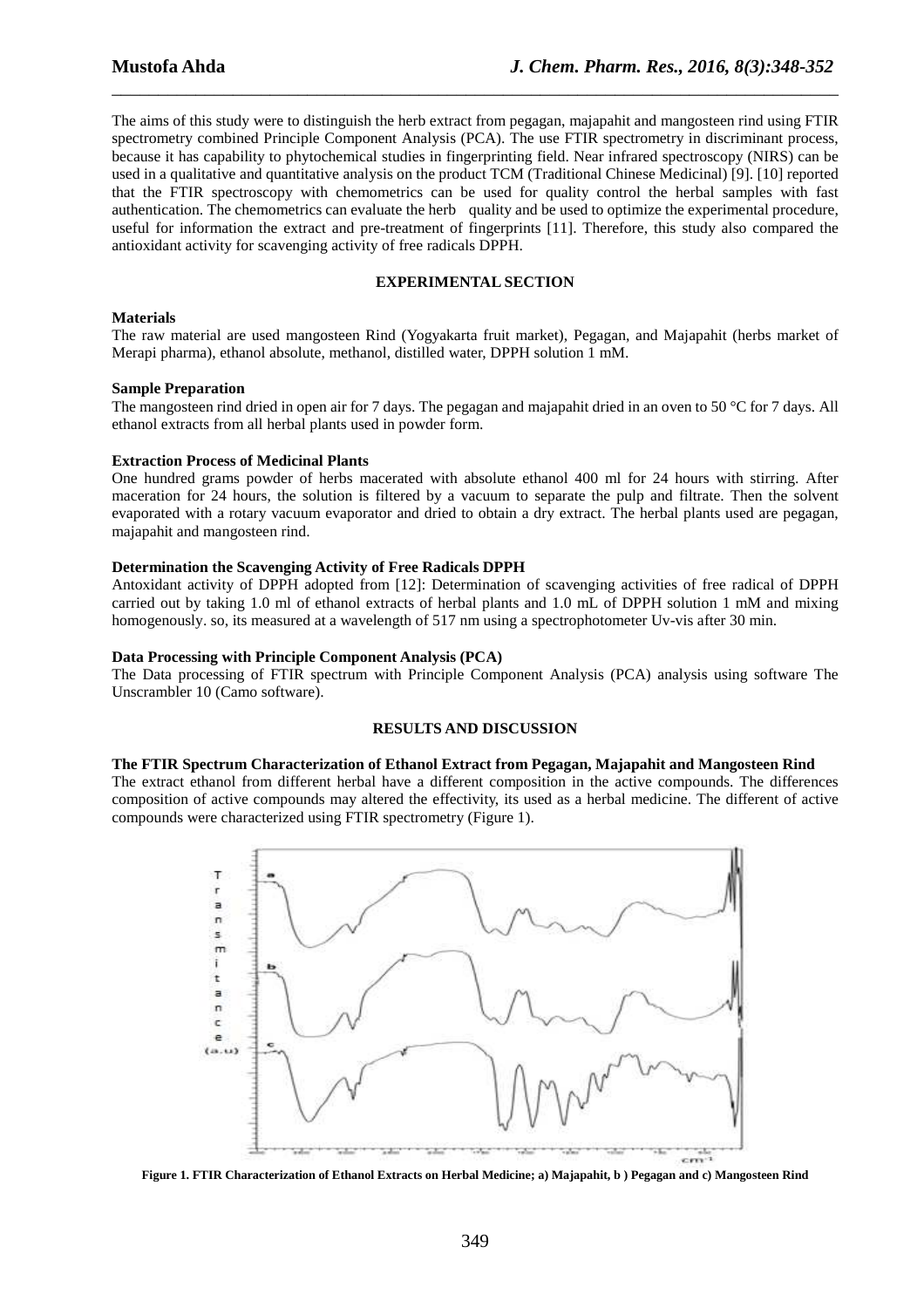The results characterization using infrared spectroscopy (IR) shows any differences of vibration from active compounds. This vibration indicate any different types of active compounds were found in pegagan, majapahit and mangosteen rind. FTIR spectrum profile showed that both ethanol extracts of pegagan, majapahit and mangosteen rind have a vibration hydroxyl groups at wavenumber 3400-3500 cm<sup>-1</sup> (Figure 1). The vibration for aromatic alkenes at wavenumber of about 1500 cm<sup>-1</sup> and 1600 cm<sup>-1</sup>. This indicates an estimate that the ethanol extracts of pegagan, majapahit and mangosteen rind have active compounds as phenolic group. The differences vibration of functional groups each ethanol extract of mangosteen rind, pegagan and majapahit can be used as a basis for distinguishing an extract for authentication the herb medicine. This fact is evidence to every herbal medicine must be characterized of FTIR spectrum. Mangosteen rind extract clearly have a different spectrum than Pegagan and majapahit (Figure 1).

\_\_\_\_\_\_\_\_\_\_\_\_\_\_\_\_\_\_\_\_\_\_\_\_\_\_\_\_\_\_\_\_\_\_\_\_\_\_\_\_\_\_\_\_\_\_\_\_\_\_\_\_\_\_\_\_\_\_\_\_\_\_\_\_\_\_\_\_\_\_\_\_\_\_\_\_\_\_

#### **Analysis Discriminant using Principle Component Analysis (PCA) of Ethanol Extract of Pegagan, Majapahit and Mangosteen Rind**

The discriminant process of ethanol extract from herb plant is very important. It has advantage for detect the raw herb material. This research show that ethanol extract of mangosteen rind has an antioxidant activity better than pegagan and majapahit. Therefore, this study will observe the modeling Principle Component Analysis (PCA) to discriminant three types herb medicine. [9] have also used the Near Infrared spectroscopy (NIR) for analysis process and rapid observation of the product Traditional Chinese Medicinal (TCM ).

The results of this study indicate that the data processing using PCA from ethanol extracts of herbs have different. The results also showed that the ethanol extract of mangosteen rind most different than ethanol extract of pegagan and majapahit. Those was seen on PCA results that the distance of mangosteen is very far from pegagan and majapahit (Figure 2). This result can compared with in vitro test which ethanol extract of mangosteen rind has  $IC_{50}$  most smaller than ethanol extract of Pegagan and majapahit.



**Figure 2. Results of Data Processing PCA Ethanol Extract Mangosteen Rind, Pegagan and Majapahit** 

The discriminant results (Figure 2) shows that the total PC1 and PC2 is 100%. This indicates that the distinction is 100% . Therefore, appropriate data in vitro test from ethanol extract of mangosteen rind has better antioxidant activity and higher total phenol composition. This is reason any different ethanol extract mangosteen rind than ethanol extract of pegagan and majapahit.

PCA processing results show that the outcome from variant residues of ethanol extract of mangosteen rind, pegagan and majapahit less from 3. The results of the ethanol extract of mangosteen rind produce the smaller variants residue (Figure 3). This result shows that FTIR spectrum data used in the discriminant processing has a very significant influence.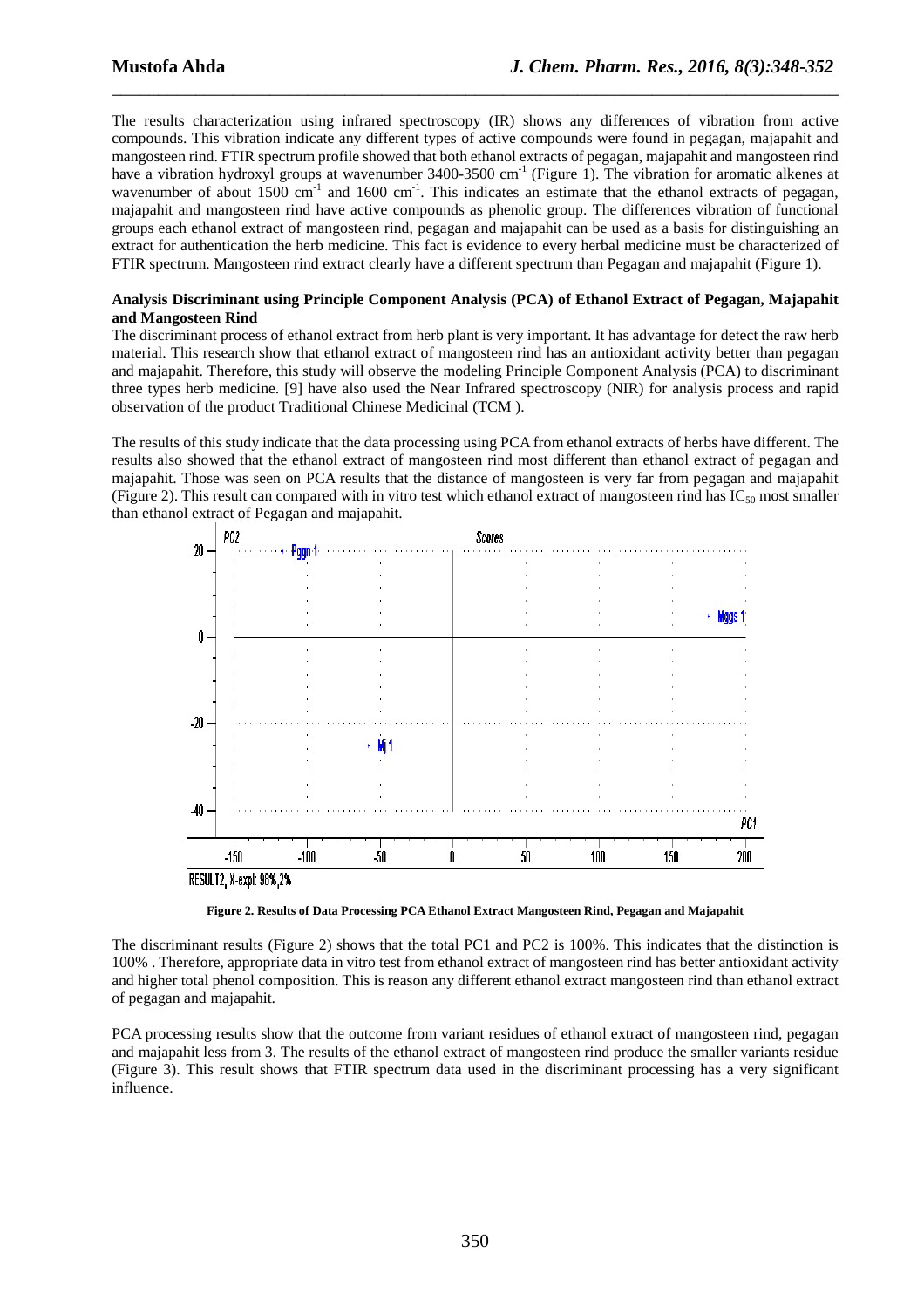

**Figure 3. Residue Analysis of Ethanol Processing PCA Mangosteen Rind Extract, Pegagan and Majapahit** 

Figure 3 Shows that the residual variance results showed that no outlayer and this results indicate that the all components in the discriminant process is valid. The figure 3 also shows that the ethanol extract of mangosteen rind has very different characteristics. This fact shown that the different color was produced by the mangosteen rind, Pegagan and majapahit.

#### **DPPH Inhibition Activity Assay**

The potential of antioxidant activity of ethanol extracts can be known from scavenging activity of free radicals DPPH. This study will compare from activity of ethanol extract of pegagan, majapahit and mangosteen rind. The different of active compound in the extract will give different capabilities in scavenging activity of free radicals DPPH. It can be seen that the ethanol extract of mangosteen rind has higher scavenging activity of free radicals DPPH with regression equation  $y = 1.083 x + 5.881$ . The result show the ethanol extract of mangosteen rind has higher antioxidant activity than ethanol extract of pegagan and majapahit (Figure 4).



**Figure 4. The Scavenging Activity of DPPH Free Radical with Ethanol Extracts of Pegagan, Majapahit and Mangosteen Rind** 

Results of  $IC_{50}$  value from ethanol extract of mangosteen rind produce the  $IC_{50}$  value smaller than  $IC_{50}$  value the ethanol extract of Pegagan and majapahit. The Result of  $IC_{50}$  value are 40.1 ug/mL, 172.1 ug/mL and 153 ug/mL respectively. This result shows that the ethanol extract of mangosteen rind has good ability to reduce the free radical of DPPH. The IC<sub>50</sub> value from mangosteen rind extract is 40.1 ug/mL. It also explains that the ethanol extract of mangosteen rind has ability as an antioxidant better than ethanol extract of pegagan and majapahit.